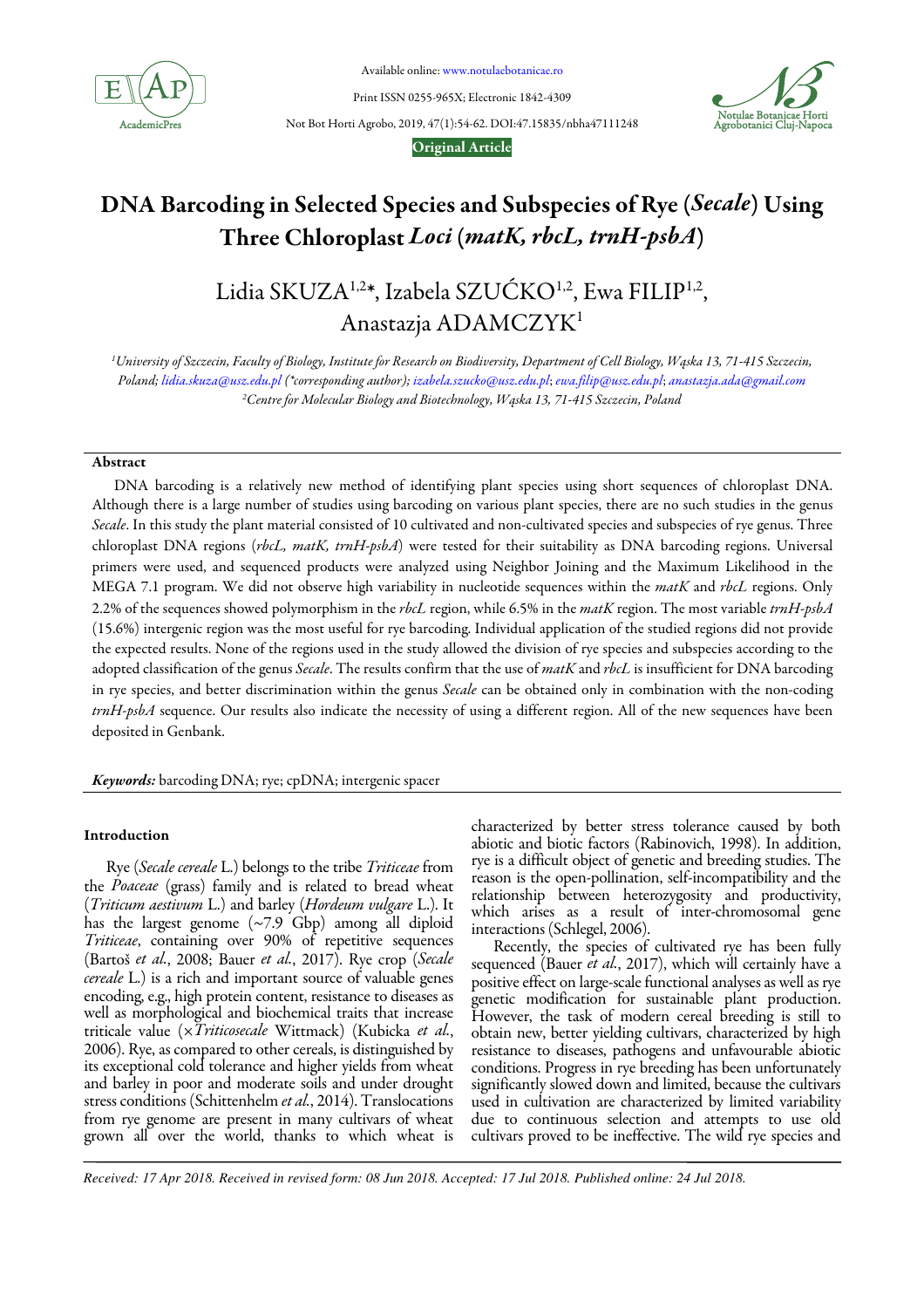subspecies are an excellent starting material for research aimed at expanding the recombination variability in the Secale cereale L. species. They are, due to their genetic distinctiveness and high trait expression, a valuable source of genes, in which our cultivars are poor (Rzepka-Plevneś, 1990).

Disease-resistance genes, e.g., to downy mildew or brown rust, resistance to pre-harvest sprouting (Rzepka-Plevneś, 1993; Rzepka-Plevneś and Tomczak, 1993) and lodging (Rzepka-Plevneś, 1993) are sought in wild species (S. vavilovii, S. sylvestre, S. montanum, ssp. montanum and S. kuprijanovii) (Rzepka-Plevneś, 1990). S. anatholicum is used for breeding cultivars with increased grain protein content and cultivars for the green mass. Wild rye species are also a source of male sterility genes (Stracke, 2003).

Generation of interspecific hybrids is currently often successful, however, their yield and quality pose problems (Rzepka-Plevneś, 1993). In addition, hybrids produced are not suitable for cultivation, they require many years of backcrossing with cultivated rye to restore functional traits. These difficulties cause that despite many years of research, wild rye species are still under-utilized as a source of desired genes and there are no reports on the genetic structure of these species in the world literature.

The introduction of DNA barcoding was a breakthrough in species identification methods. The basis of this technique is the use of a very short, defined genomic sequence that allows obtaining a DNA barcode – an image of base pair sequence in the DNA fragment that can be compared to determine individual species classification (Ajmal *et al.* 2014; Skuza *et al.*, 2015). The gene encoding cytochrome oxidase (COI, coxI) subunit of 648 bp, located in the mitochondrial genome is the best gene used for barcoding in animals (Stoeckle and Thaler 2014). The COI gene has also been shown to be effective in identifying birds, fish, butterflies, flies, bats and many other animal groups. However, among plants, the mitochondrial genome could not be used due to the different evolution of this genome in plants as well as the possibility of plant interbreeding – the possible presence of mitochondria from different species in one plant (Hollingsworth et al., 2011). Research conducted by the group working on plant barcoding (CBOL Plant Working Group, 2009), which compared several different sets of genes potentially useful for barcoding, found that the best and most reliable results are obtained for chloroplast genes: matK, encoding maturase, and rbcL, encoding the large subunit of RuBisCO (Hollingsworth et al., 2011). As a result, various fragments of the chloroplast genome have been proposed as plant barcodes. They were selected from 4 coding regions: matK, rbcL, rpoB, rpoC1 and from the pool of non-coding fragments: atpF-atpH, trnH-psbA, psbK-psbI (Hollingsworth et al., 2009), trnL, trnL-trnF and trnK intron/matK (Bellstedt et al., 2001; Ge et al., 2002; Klak et al., 2003; Muellner et al., 2003; Samuel et al., 2003).

Eventually, the group of potential plant barcodes was narrowed down to *matK* and *rbcL* genes and to the noncoding trnH-psbA region. Thorough research on the effectiveness of species identification and the ease of obtaining the sequence of each potential barcode was carried out. None of these regions alone met all the requirements of DNA barcoding, therefore, in contrast to animals in which the barcode region consists of only one locus (coxI), it was decided to use a barcode consisting of two loci in plants, i.e., *matK* and *rbcL* (Hollingsworth *et al.*, 2009). The *rbcL* and  $trnH-psbA$  pair provided very good results, but due to difficulties in amplification and subsequent assembly of the  $trnH-psbA$  intergenic region sequence, a pair consisting of two coding regions was selected for the official plant DNA barcode: rbcL i matK (Kress and Erickson, 2007; Hollingsworth et al. 2009).

Plastid DNA is widely used as a marker of choice in phylogenetic and phylogeographical studies, however, little is known about its usefulness in analyzing the relationships between closely related species. The slow rate of cpDNA specific evolution hinders taxonomic analyses at lower levels, especially at the population level. In addition, studies clearly indicate that the utility in phylogenetic analyses of different cpDNA non-coding regions within a given taxonomic group can vary enormously (Sang et al., 1997; Xu et al., 2000; Hartmann et al., 2002; Hamilton 2003; Sakai et al., 2003), and the selection of the appropriate cpDNA region is often difficult due to the lack of information about the rate of evolution between different non-coding cpDNA regions.

Given the above, the aim of our research was to: i) investigate whether the three cpDNA regions, which were previously proposed as barcoding tools for various angiosperms:  $rbcL$  and  $matK$  genes, and the intergenic trnH-psbA region, can be used as barcodes to distinguish representatives of rye species and subspecies and ii) assess the value of phylogenetic information provided by these markers.

#### Materials and Methods

#### Plant material

The plant material consisted of 10 cultivated and noncultivated species and subspecies of rye genus, obtained from several world collections (Center for Biological Diversity Conservation in Powsin-Warsaw, Poland; United States Department of Agriculture - Agricultural Research Service, USA; Nordic Genetic Resource Center, Sweden) (Table 1).

#### DNA extraction, PCR amplification and sequencing

The probes of genomic DNA were isolated from 10 randomly chosen fresh leaves of 6 to 7-day-old etiolated plants. The leaves were ground with liquid nitrogen, producing  $\sim$ 100 mg of fine powder. The isolation was performed using FastDNA® Green SPIN Kit (DNAeasy Plant Mini Kit-Wizard® Genomic DNA, Promega). Both quality and concentration of the DNA were assessed by agarose gel electrophoresis and spectrophotometry (NanoDrop 2000; Thermo Scientific).

The reaction was carried out in duplicate by way of PCR analyses which were performed in a T100™ Thermal Cycler (Bio-Rad) in the final volume of 20 μl. The single PCR reaction mixture contained: 1x DreamTaq Buffer, 0.2 mM dNTP,  $0.1 \mu M$  of each primer, 50 ng genomic DNA and 1 U DreamTaq DNA Polymerase (Thermo Scientific).

The primers used for amplification of *rbcL* were rbcL1f: ATGTCACCACAAACAGAAAC and rbcL724r: TCG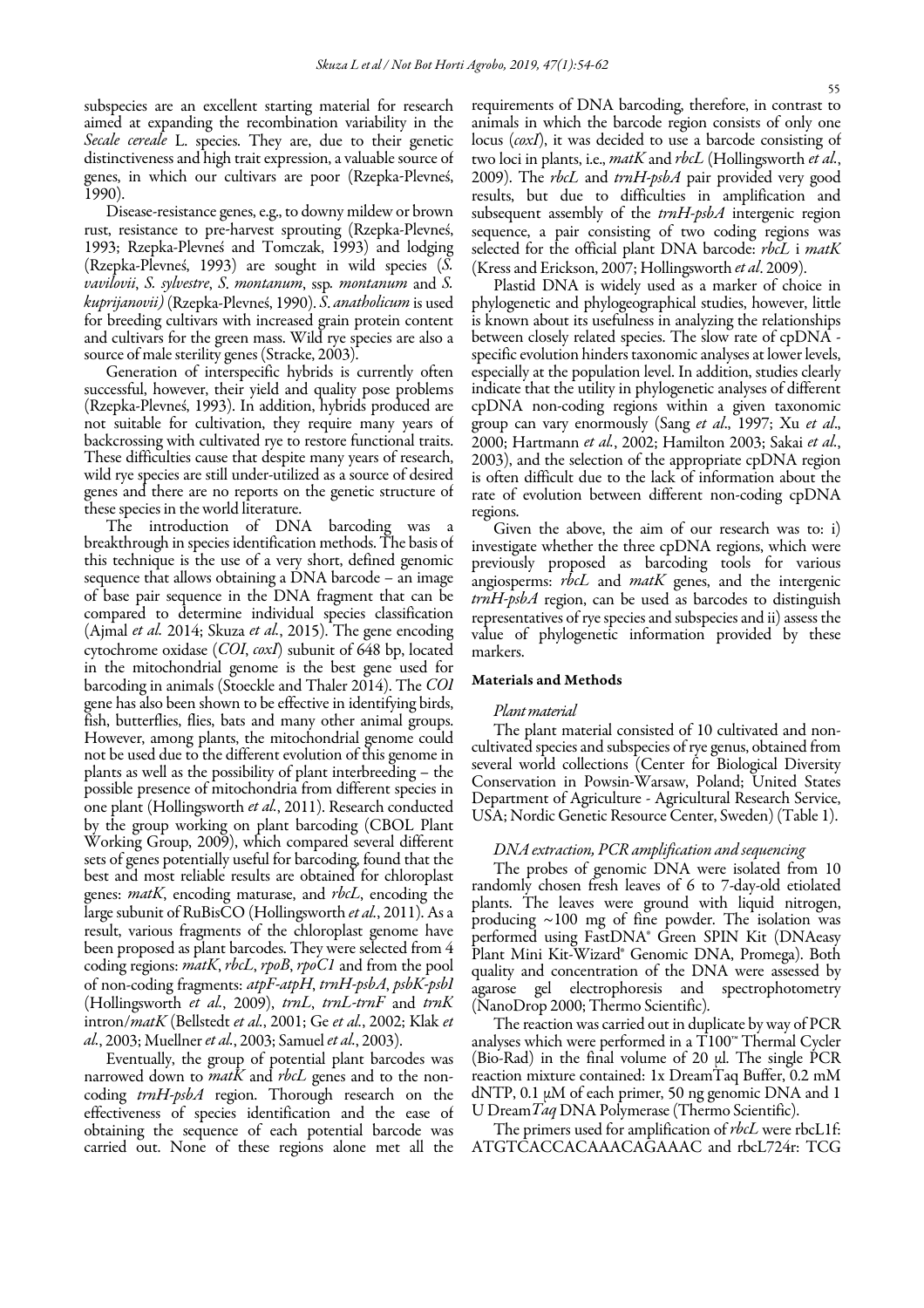CATGTACCCTGCAGTAGC; for matK were matK 390F:CGATCTATTCATTCAATATTTC, matK1326 R:TCTAGCACACGAAAGTCGAAGT, while the primers used for amplification of  $trnH$ -psbA were psbA3'f:GTTATGCATGAACGTAATGCTC, trnHf05: CGCG CATGGTGGATTCACAATCC (Parmentier et al., 2013). The primers were synthesized in the Laboratory of DNA Sequencing and Synthesis of IBB PAN Genomed S.A. (Warsaw).

The following thermal reaction profile was used to amplify the  $rbcL$  and  $trnH-psbA$  regions: initial denaturation at 95 °C for 3 min followed by 33 cycles of denaturation at 95 °C for 30 s, annealing at 55 °C for 30 s, extension of the primer at  $72 \text{ °C}$  for 1 min and a final extension of  $72 \text{ °C}$  for 10 min. The following thermal reaction profile was used to amplify the *matK* region: initial denaturation at 95 °C for 3 min, then 40 cycles including denaturation at 95 °C for 30 s, annealing at 49 °C for 30 s, primer extension at 72 °C for 1 min and final extension at 72 °C for 10 min. The conditions and profiles of PCR reactions have been optimized accordingly.

PCR products were checked by electrophoresis in 1.5% (m v<sup>-1</sup>) agarose gel containing ethidium bromide and a TBE buffer (pH 8.0); the gels were visualized under UV. The gel was analyzed and archived using the Molecular Imager® GelDoc<sup>™</sup>XR software. Bands were scored and analyzed with the Quantity One software (Bio-Rad). The size of the products was determined by comparison with a DNA ladder (MassRuler, Thermo Scientific). The purified PCR products were sequenced on both strands by Genomed (Poland) using the PCR primers. The sequences reported in this paper have been deposited in the GenBank nucleotide sequence database with the accession numbers MG905722 - MG905751 (Table1).

#### Barcoding analyses

The analyzed dataset consisted of 36 nucleotide sequences: 30 resulted from DNA sequencing experiments performed during this study and 6 were received from GenBank. At first the forward and reverse sequences were edited and consensus sequences were obtained using Basic Local Alignment Tool software. ClustalW and Mega7.1 software were used to perform multiple sequence alignments.

The genetic variability of each marker was described by the total alignment length (bp); the number of monomorphic sites; the number of polymorphic sites; the percentage of polymorphic and monomorphic sites; the number of singleton variable sites; the number of parsimony informative sites (PIC), nucleotide diversity (Pi); the number of haplotypes and the average G+C contents in each region using DnaSP6.10.01.

The barcoding analyses were conducted separately for each region and combined in the following arrangement: coding region  $(matK+rbcL)$  and plastid genome regions  $(matK+rbcL+trnH-psbA).$ 

The resolution of each locus was evaluated by the Neighbor Joining (NJ) trees and the Maximum Likelihood (ML) trees which were built with Mega 7.1 software. Tamura-3 parameter model was determined for each locus. The reliability branching was tested using the bootstrap method with 1000 replications in the NJ and ML analyses.

The outgroup consisted of the chloroplast genome sequences obtained from Avena sativa (NC\_027468.1) and the in-group consisted of sequences obtained from Triticum turgidum (KJ614402.1).

### Results

As a result of PCR reactions and sequencing, the number of *matK* and *rbcL* gene sequences as well as the trnH-psbA intergenic region sequences, which are used to refine the barcoding analysis, were obtained. All the new sequences have been deposited in GenBank under accession numbers. Twelve nucleotide sequences were analyzed for each of the loci: matK, rbcL and trnH-psbA. The matK gene had the longest sequence (832 bp) and the  $trnH-psbA$ intergenic region the shortest (589 bp) based on the multiple alignments of all sequences obtained from the analyzed regions (Table 2). The average GC content was 33.6% for matK, 43.8% for rbcL and 35.7% for trnH-psbA. The *trnH-psbA* region was the most variable sequence, as it was characterized by variability at the level of 81.5%, while the least variable was the rbcL region -97.8%. The rbcL region was characterized by a small number of haplotypes (3) and no parsimonious informative sites were observed due to its high level of monomorphism. Similarly, the trnH $psbA$  region was characterized by the greatest

| Species                     | Origin     | Accession<br>number | Type | Life         | Sequence accession no. |          |                 |
|-----------------------------|------------|---------------------|------|--------------|------------------------|----------|-----------------|
|                             |            |                     |      | cycle        | $m$ at $K$             | rbcL     | $trnH$ -psb $A$ |
| S. cereale ssp. afghanicum  | Armenia    | PI 618662           | We   | A            | MG905723               | MG905722 | MG905724        |
| S. cereale ssp. ancestrale  | USA        | PI 445976           | We   | A            | MG905732               | MG905731 | MG905733        |
| S. cereale ssp. cereale     | Canada     | PI 590948           | C    | A            | MG905735               | MG905734 | MG905736        |
| S. cereale ssp. segetale    | Azerbaijan | PI 267102           | We   | А            | MG905741               | MG905740 | MG905742        |
| S. cereale ssp. rigidum     | Turkey     | PI 618669           | We   | A            | MG905738               | MG905737 | MG905739        |
| S. strictum ssp. africanum  | Poland     | 6063                | Wi   | P            | MG905726               | MG905725 | MG905727        |
| S. strictum ssp. anatolicum | <b>USA</b> | PI 445973           | Wi   | $\mathbf{P}$ | MG905729               | MG905728 | MG905730        |
| S. strictum ssp. strictum   | Iraq       | PI 253956           | Wi   | P            | MG905744               | MG905743 | MG905745        |
| S. vavilovii                | Hungary    | PI 28842            | Wi   | A            | MG905750               | MG905749 | MG905751        |
| S. sylvestre                | Poland     | PI 618676           | Wi   | А            | MG905747               | MG905746 | MG905748        |

Table 1. The list of plant species, origin, accession number, type, life cycle and sequence accessions number included in the study

C: cultivated; Wi: wild; We: weedy; A: annual; P: perennial.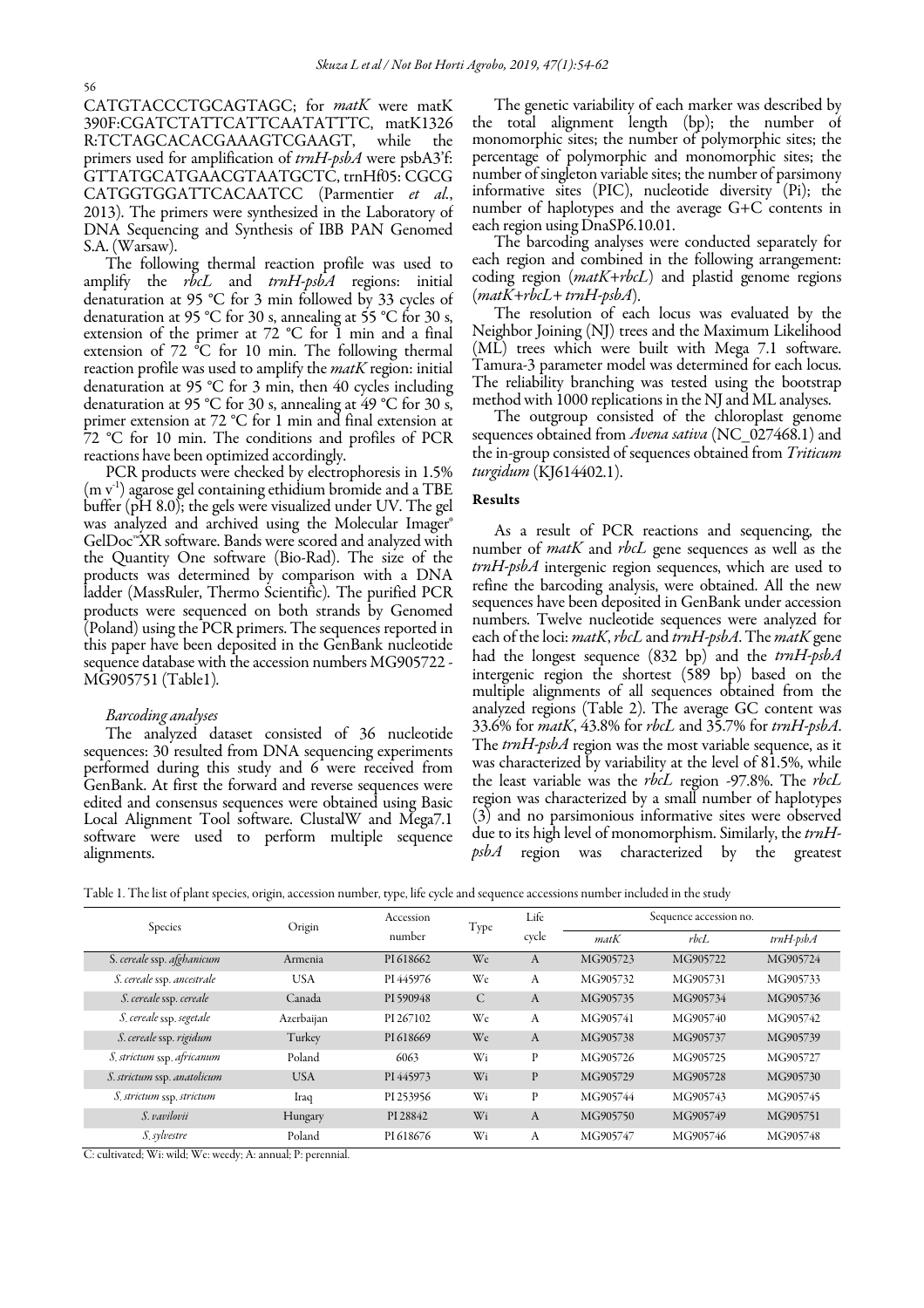polymorphism, hence the number of haplotypes was the highest (6) and 5 PICs were observed. The intergenic region was also characterized by the highest Pi coefficient -0.03, and the lowest one was found for the rbcL gene sequence -0.004 (Table 2).

Phylogenetic NJ and ML trees were constructed based on sequence analysis of 3 regions and their combinations. No differences were observed in the topology of trees constructed using the aforementioned algorithms. Their degree of sampling (bootstrap) was the only difference.

There was no high variability in nucleotide sequences within the *matK* and *rbcL* regions. Only 2.2% of the sequences showed polymorphism in the *rbcL* region, while 6.5% in the *matK* region. Considering the above, the *rbcL* gene was characterized by insufficient sequence variation to be used to distinguish rye species and subspecies analyzed by the authors (Fig. 2). In turn, it could be observed that Secale cereale spp. ancestrale was slightly different from the other analyzed species/subspecies of rye, thanks to the analysis trees' topology of matK sequences (Fig. 1). This species clustered on a separate branch.It could also be observed that the taxon Secale cereale sp. ancestrale is distant from the others in the trees obtained using the matK+rbcL combination (Fig. 4). A different length of the Secale sylvestre branch was also recorded, which might have been caused by a genetic change between the remaining rye species, but not sufficiently different that it could be separated from the other 8 rye species or subspecies.

The trnH-psbA region was characterized by the highest polymorphism -15.6%, thus the trees obtained based on the sequences of this region also most highly discriminated the material analyzed by the authors. The analyzed species/subspecies were divided into two similarity groups. Within the first group, two subgroups were distinguished, clustered on separate branches: i) Secale cereale ssp. afghanicum and the second more numerous: ii) Secale cereale ssp. ancestrale, Secale cereale ssp. cereale, Secale cereale ssp. rigidum, Secale cereale ssp. segetale and Secale strictum ssp. africanum. Two subgroups were additionally distinguished on separate branches in the second group: i) Secale sylvestre and Secale strictum ssp. anatolicum and ii) Secale vavilovii and Secale strictum ssp. strictum (Fig. 3).

The use of the *matK* and *rbcL* combination with trnHpsbA increased the efficiency of the barcode analysis. This was due to the fact that the  $trnH$ -psbA region wascharacterized by a high genetic variability in closely related taxa analyzed in the above experiments. The analyzed species/subspecies were divided into two similarity groups,



 $0.0050$ 

Fig. 1. Cladogram for matK sequences for Secale species and subspecies generated by the Neighbor-Joining method's. The bootstrap values are shown under the branches

Fig. 2. Cladogram for rbcL sequences for Secale species and subspecies generated by the Neighbor-Joining method's

Table 2. Molecular characteristic of the three chloroplast loci evaluated for genus Secale

|                 |                                |                                |                                   | $\sim$                                            |                                          |                         |                                |
|-----------------|--------------------------------|--------------------------------|-----------------------------------|---------------------------------------------------|------------------------------------------|-------------------------|--------------------------------|
| Barcode         | Total alignment<br>length (bp) | Number of<br>monomorphic sites | Number of<br>polymorphic<br>sites | Number of parsimony<br>informative sites<br>(PIC) | Number of<br>singleton<br>variable sites | Number of<br>haplotypes | Nucleotide<br>diversity $(Pi)$ |
| $m$ at $K$      | 832                            | 778                            |                                   |                                                   | 52                                       |                         | 0.011                          |
| rbcL            | 624                            | 610                            | 14                                |                                                   | 14                                       |                         | 0.004                          |
| $trnH$ -psb $A$ | 589                            | 480                            | 92                                |                                                   | 87                                       |                         | 0.030                          |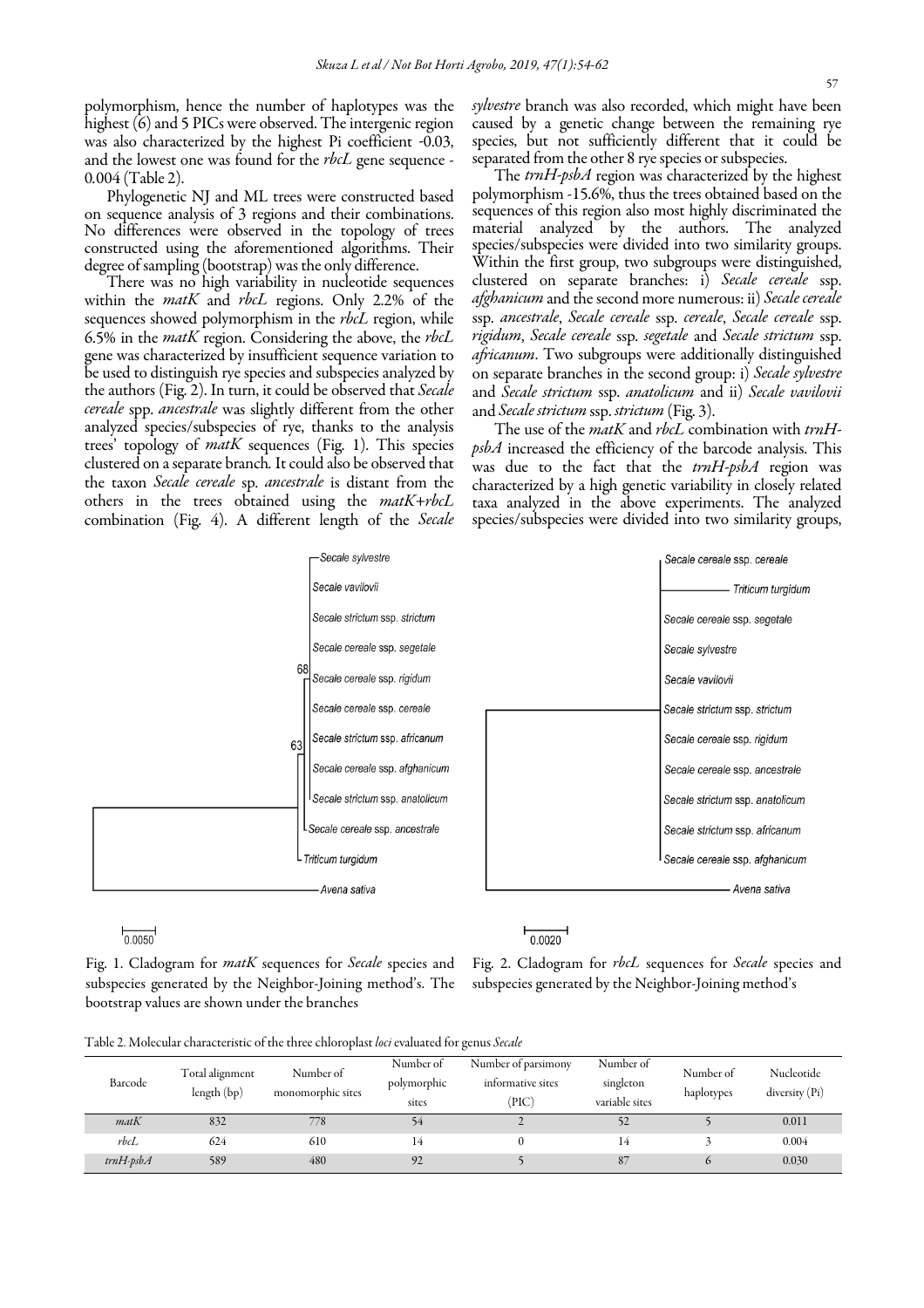



Fig. 3. Cladogram for trnH-psbA for Secale species and subspecies generated by the Neighbor-Joining method's. The bootstrap values are shown under the branches





Fig. 5. Cladogram for matK+rbcL+trnH-psbA for Secale species and subspecies generated by the Neighbor-Joining method's. The bootstrap values are shown under the branches

in which subgroups were distinguished. Three similarity subgroups were identified in the first group: i) Secale vavilovii; ii) Secale cereale spp. ancestrale; iii) Secale sylvestre, Secale cereale ssp. rigidum, Secale strictum ssp. strictum and Secale cereale ssp. segetale. Two subgroups were identified in the first group: i) Secale cereale ssp. afghanicum and Secale cereale ssp. cereale; ii) Secale strictum ssp. africanum and Secale strictum ssp. anatolicum (Fig. 5).

Fig. 4. Cladogram for matK+rbcL for Secale species and subspecies generated by the Neighbor-Joining method's. The bootstrap values are shown under the branches

-Secale svlvestre

Secale vavilovii

66

 $54$ 

Secale strictum ssp. strictum

Secale cereale ssp. segetale

Secale cereale ssp. rigidum

Secale cereale ssp. cereale Secale strictum ssp. anatolicum

Secale cereale ssp. afghanicum

Secale strictum ssp. africanum

l Secale cereale ssp. ancestrale

Triticum turgidum

Avena sativa

#### Discussion

 $\frac{1}{0.0050}$ 

According to the CBOL plant working group, an ideal DNA barcode needs to have the following features: capacity of amplification with universal primers, high amplification and sequencing efficiency, and genetic variation that is sufficiently high to distinguish sequences at the species level, but also sufficiently conservative among individuals of the same species (Hebert et al., 2003; Cowan et al., 2006; CBOL Plant Working Group, 2009).

Evaluation of universal applicability by PCR quantification and sequencing success is the first step in determining the suitability of a given DNA fragment as a barcode.

In this respect, all analyzed regions (matK, rbcL and trnH-psbA) amplified effectively, which allowed for simple and high-quality sequencing.

The amplification of the trnH-psbA region was also successful, despite the fact that many authors reject this region as a barcode because of its length (>1000 bp) and difficulties in bi-directional sequencing (CBOL Plant Working Group, 2009; Hollingsworth et al., 2009). The amplicons obtained in our experiments were shorter (about 600 bp), which allowed for effective sequencing. Similar results were obtained for other groups of terrestrial plants, where the amplification of the  $trnH-psbA$  region and the sequencing quality was sufficiently high to consider it a barcode (Kress et al., 2009; Tripathi et al., 2013; Bieniek et al., 2015; Su et al., 2016).

In turn, many studies have indicated that  $m \alpha t K$  is a key marker discriminating specific groups (Newmaster et al., 2009; De Mattia et al., 2011), although many authors questioned the usefulness of this gene as a barcode due to poor amplification and sequencing efficiency and problems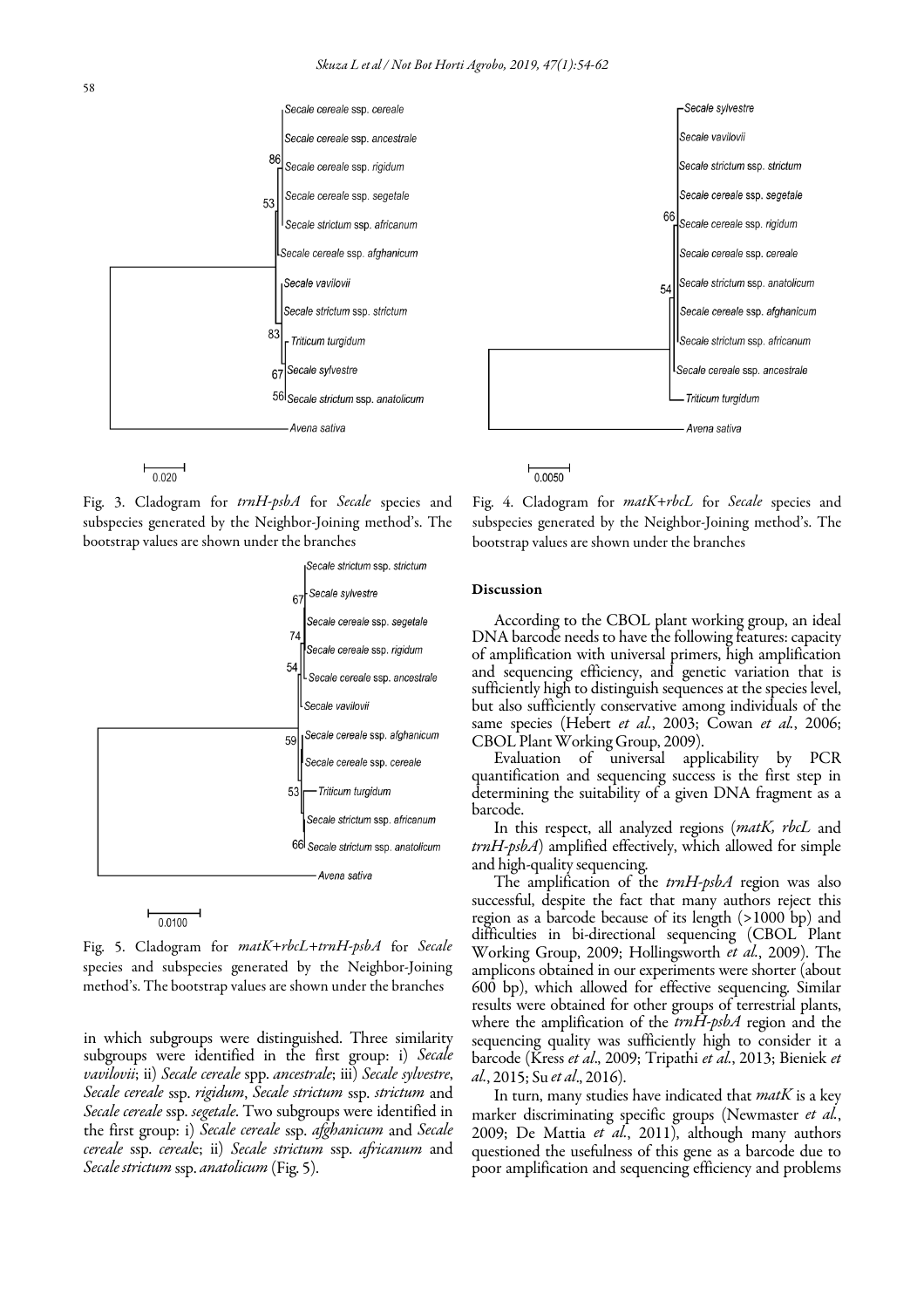related to primers' universality (Sass et al., 2007; Roy et al., 2010; Kelly et al., 2010; Du et al., 2011; Yan et al., 2011; Theodoridis et al., 2012). The research presented in the study indicates that despite PCR and sequencing efficiency, unfortunately, this region can not be considered as an effective rye barcode. Analyses involving this sequence showed only 6.5% polymorphism in the studied taxa.

However, in terms of molecular variability, rbcL was the most conservative sequence among the three analyzed regions, as indicated by the lowest number of polymorphic sites and the obtained haplotypes (Fig. 2). This was also confirmed by other authors (Fazekas et al., 2008; Zimmermann et al., 2013; Bolson et al., 2015; Bieniek et al., 2015; Gamache and Sun, 2015).

Phylogenetic analysis is one of the most effective methods to determine the suitability of a DNA region as a barcode, because it should detect species-specific clusters. Unfortunately, it is complicated in rye, because the phylogenetic relationships between Secale species remain unclear, despite the large number of analyses. A division of the genus *Secale* even into 15 different species has been adopted (Delipavlov 1962), while Frederiksen and Petersen (1998) recognized only three Secale species: Secale sylvestre, Secale strictum and S. cereale. The classification system of the American Germplasm Resources Information Network (GRIN, http://www.arsgrin.gov) currently includes four species in the genus *Secale*: annual *S. cereale* L., annual *S.* sylvestre Host and S. vavilovii Grossh and perennial S. strictum (Presl.) Presl. (syn. S. montanum) (Spencer and Hawkes 1980; DeBustos and Jouve 2002). Moreover, S. cereale also comprises 8 subspecies, S. strictum - 5, and S. cereale ssp. cereale is the only cultivated species.

The differences in the classification of the genus Secale result from the use of various experimental methods, such as isoenzyme analyzes (Vences et al. 1987a,b), RAPD (Del Pozo et al., 1995), ITS rDNA analyses (Reddy et al. 1990; Cuadrado and Jouve 2002), thin-layer chromatography (Dedio et al. 1969), ITS rDNA region length analyses (Reddy et al. 1990), restriction fragment length polymorphism (RFLP) of the chloroplast genome (Murai et al. 1989) and cpDNA variation analyses (Petersen and Doebley 1993), microsatellite sequence analyses (Shang et al., 2006), but also traditional morphological and cytogenetic methods.

None of the regions used in the study allowed the division of rye species and subspecies according to the adopted classification of the genus Secale. The rbcL region did not differentiate the analyzed taxa (Fig. 2), because the obtained sequences were very similar, with only 14 polymorphic sites (Table 2).

Similar results were obtained by Gamache and Sun (2015), who identified species from the genus Pseudoroegneria. As regards the genus Panicum, the rbcL gene alone was also insufficient to identify individual species, similarly as the  $m \in K$  gene (Zimmermann et al., 2013). Only the combination of results of these two regions was sufficient for analysis. In turn, Zhang et al. (2011) showed that individual plant species can be distinguish by analyzing this region (including Arabidopsis thaliana, Oryza sativa subsp. japonica or Zea mays). This region also demonstrated reasonably good effectiveness at lower taxonomic levels in Hordeum (Bieniek et al., 2015; Gamache and Sun, 2015). Bieniek et al. (2015) identified Hordeum bulbosum or H. bogdani using the rbcL region.

Our research shows that the  $\textit{matK}$  gene sequences are also highly similar in the analyzed taxa (54 polymorphic sites have been identified) and allow only the identification of Secale cereale ssp. ancestrale. Bieniek et al. (2015) obtained different results, demonstrating high species identification capacity, but also for the genus, using the  $m \alpha t K$  gene alone in the genera Elymus, Loptiopyrum, Pseudoroegneria and Thinopyrum. Similarly, the identification of species of the genus Panicum using the rbcL and matK genes individually discriminated species, despite the low number of SNPs (Hunt et al., 2014). These results are in contradiction with the study of Zimmerman et al. (2013) in relation to the genus Panicum. This might result from a larger number of species selected for analysis – 9 (Zimmermann et al., 2013) and 24 (Hunt *et al.*, 2014), respectively.

The intergenic trnH-psbA region demonstrated the highest species identification capacity in our study among all 3 regions used autonomously. Six haplotypes were distinguished, however, sequence analysis of this region allowed to identify rye only at the species level. This region was insufficient for the identification of rye to subspecies among *S. cereale* and *S. strictum* species (Fig. 3).

Only the combination of matK and rbcL with trnHpsbA increased the efficiency of barcode analysis, although in this case there were also some discrepancies with the adopted classification (Fig. 5).

S. cereale ssp. cereale species were dispersed within both groups. S. vavilovii species was in the S. cereale, S. strictum and S. sylvestre species group (NJ), or S. cereale and S. africanum, Secale strictum ssp. anatolicum. The result of our analysis was partly consistent with the classification of Frederiksen and Petersen (1998), who identified only three species within the genus Secale: S. sylvestre, S. strictum and S. cereale and included S. vavilovii to S. cereale. Similarly, Bolibok-Brągoszewska et al. (2014) classified S. vavilovii as a subspecies of S. cereale. Shang and et al. (2006) reached similar conclusions, indicating high similarity between these species.

S. *sylvestre* is highly similar to S. cereale ssp. *segetale*. This was confirmed by previous results (Skuza et al., 2007) obtained in the RFLP analysis of mitochondrial genes. However, the obtained results were not consistent with the current classification of the genus Secale based on many nuclear molecular markers. Although Ren et al. (2011) did not classify S. sylvestre as a separate group, nevertheless, they claimed, on the basis of their research, that it was more related to S. strictum ssp. africanum and S. strictum ssp. anatolicum.

In turn, Bolibok-Brągoszewska et al. (2014) classified S. sylvestre to a separate taxon. Ren et al.  $(2011)$  obtained different results based on microsatellite analysis. They showed similarity of S. sylvestre to S. strictum ssp. africanum and *anatolicum*. Skuza et al. (2007) in turn classified S. sylvestre together with S. cereale ssp. segetale based on mtDNA analysis.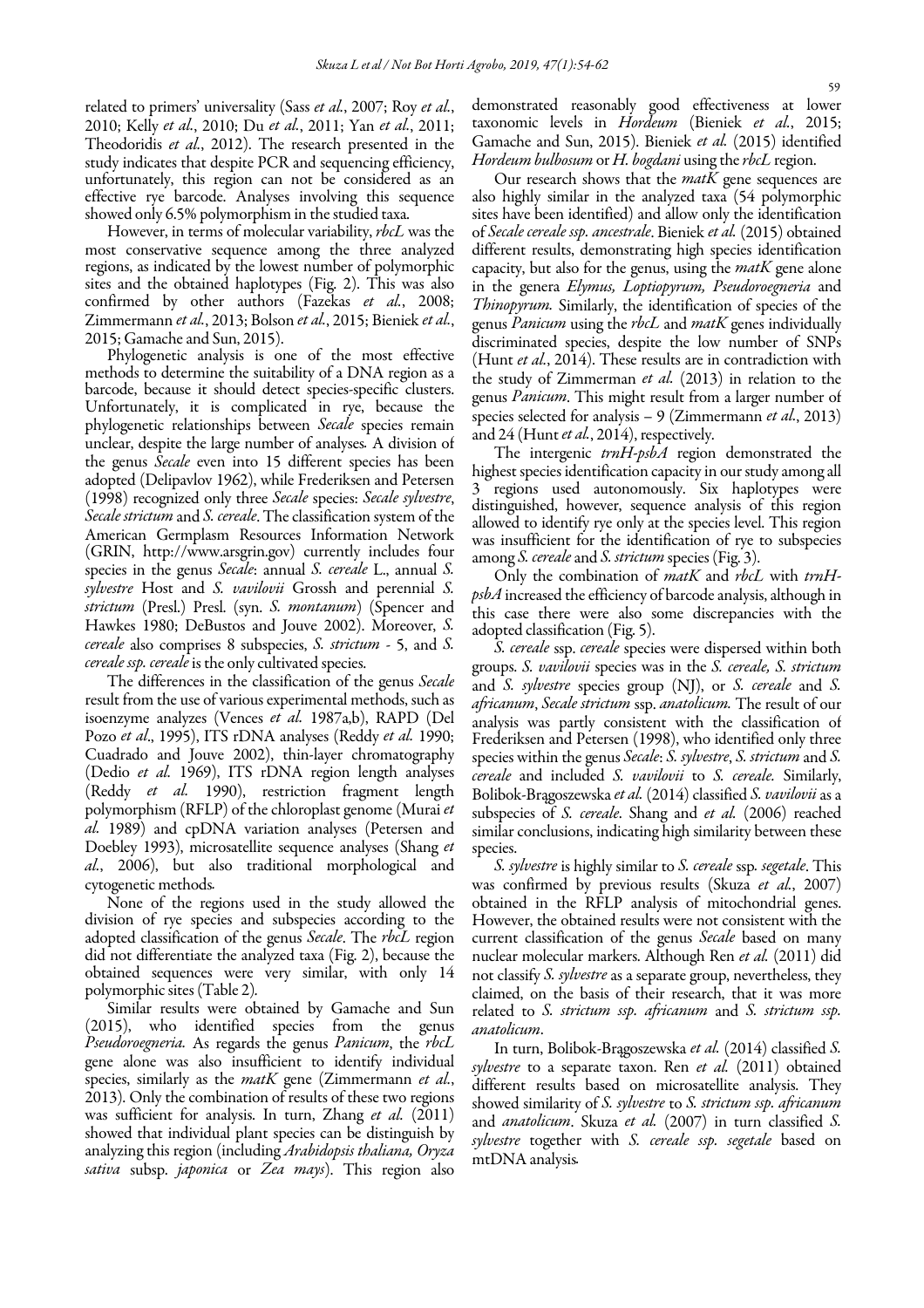S. sylvestre along with S. vavilovii are the only species that do not generate hybrids, although both are annual and self-pollinating (Singh, 1975). These results would support the suggestion of Khush (1962) that S. sylvestre should be placed in a separate silvestria section. However, the research carried out in the present work suggests that this species should be included together with *S. segetale*.

Our results partially confirmed the very close relationship between S. sylvestre and S. segetale species and also supported the exclusion of S. vavilovii as a separate species.

The *strictum* species group is heterogeneous and shows similarity to *S. cereale ssp. ancestrale* similarly to the work of Ren (2011) and to S. *afghanicum*. The analysis showed low similarity of S. strictum ssp. africanum and S. strictum ssp. strictum species, contrary to the currently adopted classification. However, they are consistent with the ISSR analyses, indicating a close relationship between S. strictum ssp. africanum and S. strictum ssp. anatolicum (Ren et al., 2011). Genetic diversity in the evolutionary process was lower in the *strictum* group than between perennial and annual forms and species. In addition, it has been shown that perennial forms are morphologically similar and cross easily to form hybrids (Spencer and Hawkes 1980).

#### Conclusions

The present study is the first to analyze selected rye species and subspecies, in which the usefulness of the combinations of the plastid *rbcL* and *matK* coding regions and intergenic *trnH-psbA* region for DNA barcoding was assessed. The results confirm that the use of matK and rbcL is insufficient for DNA barcoding in rye species, and better discrimination within the genus Secale can be obtained only in combination with the non-coding  $trnH$ -psbA sequence. Our results also indicate the need to use a different region, e.g., the previously proposed ITS2 supported by the intergenic trnH-psbA region, in order to correctly identify rye species (Chen *et al.*, 2010; Roy *et al.*, 2010).

#### References

- Ajmal AM, Gyulai G, Hidwegi N, Kerti B, Al Hemaid F, Pandey AK, Lee J (2014). The changing epitome of species identification – DNA barcoding. Saudi Journal of Biological Sciences 21:204-231.
- Bartoš J, Paux E, Kofler R, Havránková M, Kopecký D, Suchánková P, … Doležel J (2008). A first survey of the rye (Secale cereale) genome composition through BAC end sequencing of the short arm of chromosome 1R. BMC Plant Biology 8:1-12.
- Bauer E, Schmutzer T, Bauer E, Schmutzer T, Barilar I, Mascher M, … Scholz U (2017). Towards a whole-genome sequence for rye (Secale cereale L.). The Plant Journal 89(5):853-869.
- Bellstedt DU, Linder HP, Harley EH (2001). Phylogenetic relationships in Disa based on noncoding trnL-trnF chloroplast sequences: evidence of numerous repeat regions. American Journal of Botany 88:2088-2100.
- Bieniek W, Mizianty M, Szklarczyk M (2015). Sequence variation at the three chloroplast loci (matK, rbcL, trnH-psbA) in the Triticeae tribe

(Poaceae): comments on the relationships and utility in DNA barcoding of selected species. Plant Systematics and Evolution 301:1275-1286.

- Bolibok-Brągoszewska H, Targońska M, Bolibok L, Kilian A, Rakoczy-Trojanowska M (2014). Genome-wide characterization of genetic diversity and population structure in Secale. BMC Plant Biology 14:184.
- Bolson M, de Camargo SE, Brotto MA, Silva-Pereira V (2015). ITS and trnH-psbA as Efficient DNA Barcodes to Identify Threatened Commercial Woody Angiosperms from Southern Brazilian Atlantic Rainforests. PLoS One 10(12):e0143049.
- CBOL Plant Working Group (2009). A DNA barcode for land plants. Proceedings of the National Academy of Sciences of the United States of America 106:12794-12797.
- Chen S, Yao H, Han J, Liu C, Song J, Shi L, … Leon C (2010). Validation of the ITS2 region as a novel DNA barcode for identifying medicinal. PLoS One 5(1):e8613.
- Cowan RS, Chase MW, Kress WJ, Savolainen V (2006). 300,000 species to identify: problems, progress and prospects in DNA barcoding of land plants. Taxon 55:611-616.
- Cuadrado A, Jouve N (2002). Evolutionary trends of different repetitive DNA sequences during speciation in the genus Secale. Journal of Heredity 93(5):339-345.
- DeBustos A, Jouve N (2002). Phylogenetic relationships of the genus Secale based on the characterization of rDNA ITS sequences. Plant Systematics and Evolution 235:147-154.
- Dedio W, Kaltsikes PJ, Larter EN (1969). Numerical chemotaxonomy in the genus Secale. Canadian Journal of Botany 47:1175-1180.
- Del Pozo JC, Figueiras AM, Benito C, De La Pena A (1995). PCR derived molecular markers and phylogenetic relationships in the Secale genus. Biologia Plantarum 37:481-489.
- Delipavlov D (1962). Secale rhodopaeum Delipavlov A new species of rye from the Rhodope Mountains. Doklady Bolgarskoi Akademii Nauk 15:407-411.
- DeMattia F, Bruni I, Galimberti A, Cattaneo F, Casiraghi M, Labra M (2011). A comparative study of different DNA barcoding markers for the identification of some members of Lamiaceae. Food Research International 44:693-702.
- Du ZY, Qimike A, Yang CF, Chen JM, Wang QF (2011). Testing four barcoding markers for species identification of Potamogetonaceae. Journal of Systematic and Evolution 49:246-251.
- Fazekas AJ, Burgess KS, Kesanakurit PR, Graham SW, Newmaster SG, Husband BC, … Barrett SCH (2008). Multiple Multilocus DNA Barcodes from the Plastid Genome Discriminate Plant Species Equally Well. PLoS One 3(7):e2802.
- Frederiksen S, Petersen G (1998). A taxonomy revision of Secale (Triticeae, Poceae). Nordic Journal of Botany 18:399-420.
- Gamache J, Sun G (2015). Phylogenetic analysis of the genus Pseudoroegneria and the Triticeae tribe using the rbcL gene. Biochemical Systematics and Ecology 62:73-81.
- Ge SA, Li B, Lu R, Zhang SZ, Hong DY (2002). A phylogeny of the rice tribe Oryzeae (Poaceae) based on matK sequence data. American Journal of Botany 89:1967-1972.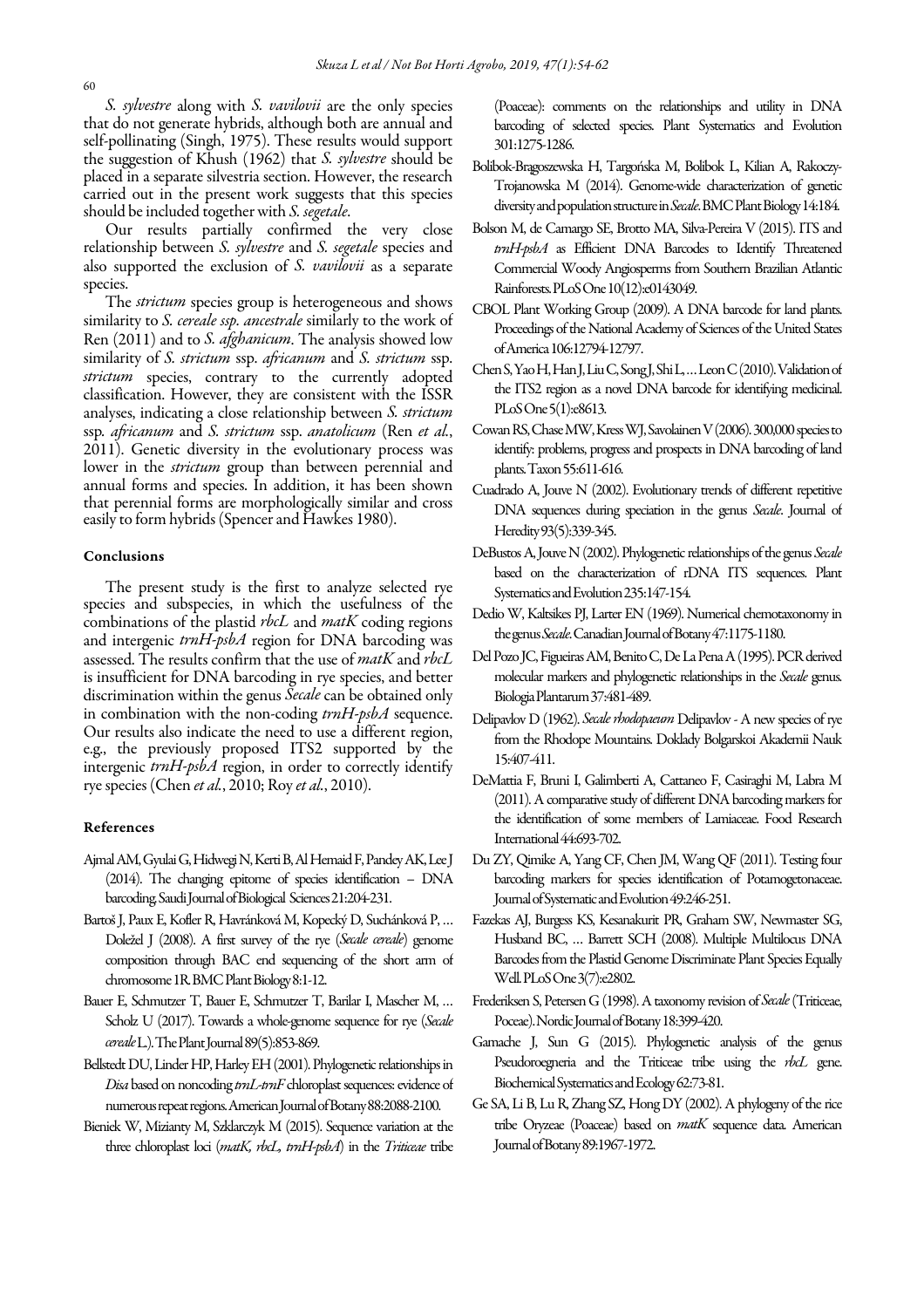- Hamilton MB, Braverman JM, Soria-Hernanz DF (2003). Patterns and relative rates of nucleotide and insertion/deletion evolution at six chloroplast intergenic regions in New World species of the Lecythidaceae. Molecular Biology and Evolution 20:1710-1721.
- Hartmann S, Nason JD, Bhattacharya D (2002). Phylogenetic origins of Lophocereus (Cactaceae) and the senita cactus-senita moth pollination mutualism. American Journal of Botany 89:1085-1092.
- Hebert PDN, Cywinska A, Ball SL, de Waard JR (2003). Biological identification through DNA barcodes. Proceedings of the Royal Society of London 270:313-322.
- Hollingsworth ML, Clark A, Forrest LL, Richardson J, Pennington RT, Long DG, … Hollingsworth PM (2009). Selecting barcoding loci for plants: evaluation of seven candidate loci with species-level sampling in three divergent groups of land plants. Molecular Ecology Resources 9:439-457.
- Hollingsworth PM, Graham SW, Little DP (2011). Choosing and using a plant DNA barcode. PLoS One 6(5):e19254.
- Hunt HV, Badakshi F, Romanova O, Howe CJ, Jones MK, Heslop-Harrison JSP (2014). Reticulate evolution in Panicum (Poaceae): the origin of tetraploid broomcorn millet, P. miliaceum. Journal of Experimental Biology 65(12):3165-3175.
- Kelly LJ, Ameka GK, Chase MW (2010). DNA Barcoding of African Podostemaceae (river-weeds): A test of proposed barcode regions. Taxon 59:251-260.
- Khush GS (1962). Cytogenetic and evolutionary studies in Secale. II. Interrelationships of the wild species. Evolution 16:484-496.
- Klak C, Hedderson TA, Linder P (2003). A molecular systematic study of the Lampranthus group (Aizoaceae) based on the chloroplast trnT-trnF and nuclear ITS and 5S NTS sequence data. Systematic Botany 28:70- 85.
- Kress WJ, Erickson DL (2007). A two-locus global DNA barcode for land plants: the coding rbcL gene complements the non-coding trnH-psbA spacer region. PLOS ONE 2(6):e508.
- Kress WJ, Erickson DL, Andrew JF, Swenson NG, Perez R, Sanjur O, Bermingham E (2009). Plant DNA barcodes and a community phylogeny of a tropical forest dynamics plot in Panama.Proceedings of the National Academy of Sciences of the United States of America 106:18621-18626.
- Kubicka H, Puchalski J, Niedzielski M, Łuczak W, Martyniszyn A (2006). Gromadzenie i ocena zasobów genowych żyta [Collection and evaluation of rye gene resources]. Biulletin of Plant Breeding Acclimatization Instituite IHAR 40(241):141-149.
- Muellner AN, Samuel R, Johnson SA, Cheek M, Pennington TD, Chase MW (2003). Molecular phylogenetics of Meliaceae (Sapindales) based on nuclear and plastid DNA sequences. American Jouranl of Botany 90:471-480.
- Murai K, Naiyu X, Tsunewaki K (1989). Studies on the origin of crop species by restriction endonuclease analysis of organellar DNA. III. Chloroplast DNA variation and interspecific relationships in the genus Secale. The Japanese Journal of Genetics 64:36-47.
- Newmaster SG, Ragupathy S (2009). Testing plant barcoding in a sister species complex of pantropical Acacia (Mimosoideae, Fabaceae). Molecular Ecology Resources 9:172-180.
- Parmentier I, Duminil J, Kuzmina M, Philippe M, Thomas DW, … Hardy OJ (2013). How effective are DNA barcodes in the identification of African rainforest trees?. PLoS One 8(4): e54921.
- Petersen G, Doebley F (1993). Chloroplast DNA variation in the genus Secale (Poaceae). Plant Systematics and Evolution 187:115-125.
- Rabinovich SV (1998). Importance of wheat-rye translocations for breeding modern cultivar of Triticum aestivum L. Euphtytica 100:323-340.
- Reddy P, Appels R, Baum BR (1990). Ribosomal DNA spacer-length variation in Secale spp. (Poaceae). Plant Systematics and Evolution 171:203-220.
- Ren TH, Chen F, Zou YT, Jia YH, Zhang HQ, Yan BJ, Ben ZL (2011). Evolutionary trends of microsatellites during the speciation process and phylogenetic relationships within the genus Secale. Genome 54(4):316- 326.
- Roy S, Tyagi A, Shukla V, Kumar A, Singh UM, Chaudhary LB, … Tuli R (2010). Universal plant DNA barcode loci may not work in complex groups: A case study with Indian Berberis species. PLoS One 5:e13674.
- Rzepka-Plevneś D (1990). Właściwości międzygatunkowych mieszańców żyta (Secale sp.) [Properties of cross-species hybrid rye (Secale sp.)]. Bulletin of Plant Breeding Acclimatization Institute IHAR 32/3(4):27- 36.
- Rzepka-Plevneś D (1993). Badania nad mieszańcami S. cereale × S. vavilovii Gross. w aspekcie ich przydatności w hodowli odmian żyta odpornych na porastanie. Część I [Utility properties of hybrids S. cereale  $\times$  S. vavilovii Gross. in terms of their suitability in growing rye varieties resistant to sprouting. Part I]. Bulletin of Plant Breeding Acclimatization Institute IHAR 37/5(6):69-79.
- Rzepka-Plevneś D, Tomczak P (1993). Badania nad mieszańcami S. cereale × S. vavilovii Gross. w aspekcie ich przydatności w hodowli odmian żyta odpornych na porastanie. Część II [Utility properties of hybrids S. cereale  $\times$  S. vavilovii Gross. in terms of their suitability in growing rye varieties resistant to sprouting. Part II]. Bulletin of Plant Breeding Acclimatization Institute IHAR 37/5(6):81-91.
- Sakai MA, Kanazawa A, Fujii F, Thseng S, Abe J, Shimamoto Y (2003). Phylogenetic relationships of the chloroplast genomes in the genus Glycine inferred from four intergenic spacer sequences. Plant Systematics and Evolution 239:29-54.
- Samuel RT, Stuessy F, Tremetsberger K, Baeza CM, Siljak-Yakovlev S (2003). Phylogenetic relationships among species of Hypochaeris (Asteraceae, Cichorieae) based on ITS, plastid trnL intron, trnL-F spacer, and matK sequences. American Journal of Botany 90:496-507.
- Sang TD, Crawford J, Stuessy TF (1997). Chloroplast DNA phylogeny, reticulate evolution, and biogeography of Paeonia (Paeoniaceae). American Journal of Botany 84:1120-1136.
- Sass C, Little DP, Stevenson DW, Specht CD (2007). DNA Barcoding in the Cycadales: Testing the potential of proposed barcoding markers for species identification of cycads. PLoS One 2:e1154.
- Schittenhelm S, Kraft M, Wittich KP (2014). Performance of winter cereals grown on field-stored soil moisture only. European Journal of Agronomy 52(B):247-258.
- Schlegel R (2006). Rye (*Secale cereale L.*): A younger crop plant with a bright future. Singh RJ, Jauhar PP (Eds). In: Genetic Resources, Chromosome